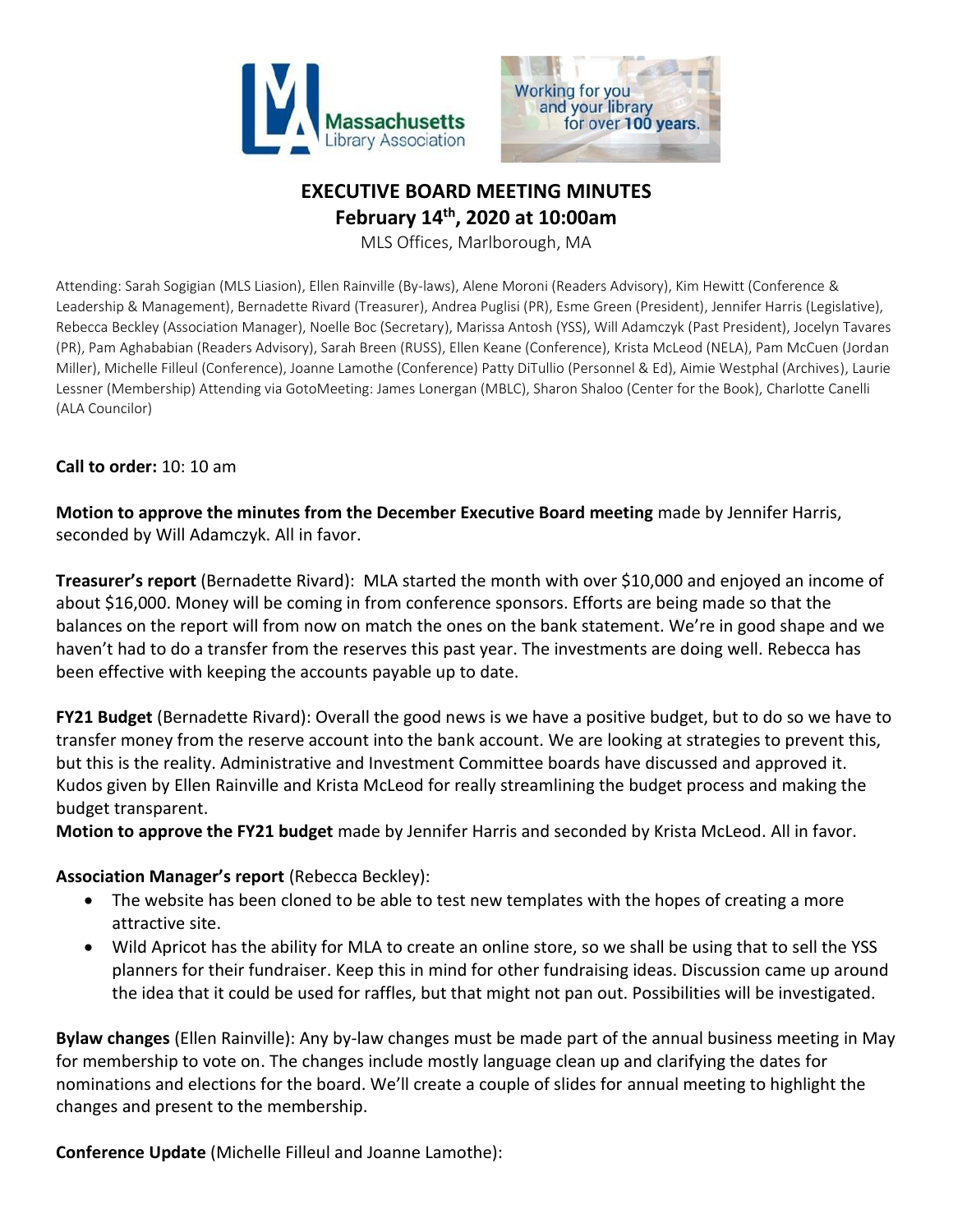- All is going well; if there are any programs you ae putting on make sure you have talked to your speakers and finalized details with them.
- Outside of programs, trivia and karaoke are back on the menu of events and library mini golf will be an exhibitor.
- Highlighted speakers: Rich Harwood, Sally Reed will be speaking on Friends and Trustees, Nancy Perl, ALA president, Ryan Dowd, Kyle Courtney form Harvard.
- In March, trifolds should be getting sent out. Feel free to chat up vendors at other conferences (i.e. PLA) to see if they'd be interested in exhibiting at MLA. Registration costs will be the same this year as last year and lunches will be included again.

**Archives** (Aimie Westphal and Esme Green):

- Aimie and Esme finally spoke to someone at the Boston Public Library (BPL) about MLA's records. Aimie has gone through the four boxes of old records. BPL is beginning an Archives department and they are taking a global approach to how they are accessing the records. MLA needs to iron out with BPL who is making choices about what is kept in the collection.
- BPL wants to use our records as a test case on how to handle them and create policy around it. They have forty-five boxes offsite of MLA's material. They would arrange for us to be able to go and view some of the records.
- Aimie and Esme will be going to meet in person with them in May.
- We don't know what they will want to do with electronic records. MLA may need to give them to Digital Commonwealth. Once policy has been developed with the BPL, we can streamline our own collection.
- Tabling the vote on records retention until more of a strategy is developed with BPL.

## **Committee/Section Repots**

- Legislative Day (Jennifer Harris): Please sign up online to attend the April 2<sup>nd</sup> event. Lunch program will be streamlined with just Esme Green and the MSMLA president to speak. No award this year being presented. Only two legislative briefings will be offered. Bigger goal is to just get people meeting with their legislators. Eighteen legislative breakfasts have been scheduled this year. Is there feedback on the attendance at the legislative breakfasts of the legislators there? We can use that as a measure. Discussion about creating a listserv of the legislative breakfast hosts to share best practices and avoiding scheduling breakfasts on the same dates, etc. Can send emails to the network admins list and then it can be sent out through the library networks as opposed to allregions list. May 3rd and 4th is National Library Legislative Day in Washington D.C.
- **ALA Chapter Councilor** (Charlotte Canelli):
	- o Three big issues at ALA Midwinter. They are going to rename it as a Midwinter Event and future ones are going to be smaller affairs due to losing money on conferences. ALA publishing is down and ALA membership is also down. This meeting was the first that revealed the extent of how much ALA was in the red.
	- o SCOE (now branded as Forward Together): reorganizational plan that eliminates the Council and puts all power into the seventeen member executive board. Suspect that SCOE was created because of the financial issues. General feeling is the ALA's executive board is in favor of doing away with the Council.
	- o Macmillan update: a meeting with John Sargent of Macmillan happened at Midwinter. "Libraries are a problem" was his stance because we give away books for free. Much dissatisfaction expressed by librarians towards Macmillan's attitude.
	- o Recommendation that our Executive Board reads the New Jersey statement about SCOE and discuss further. We will work on a letter similar to New Jersey's and base it off SCOE's report.